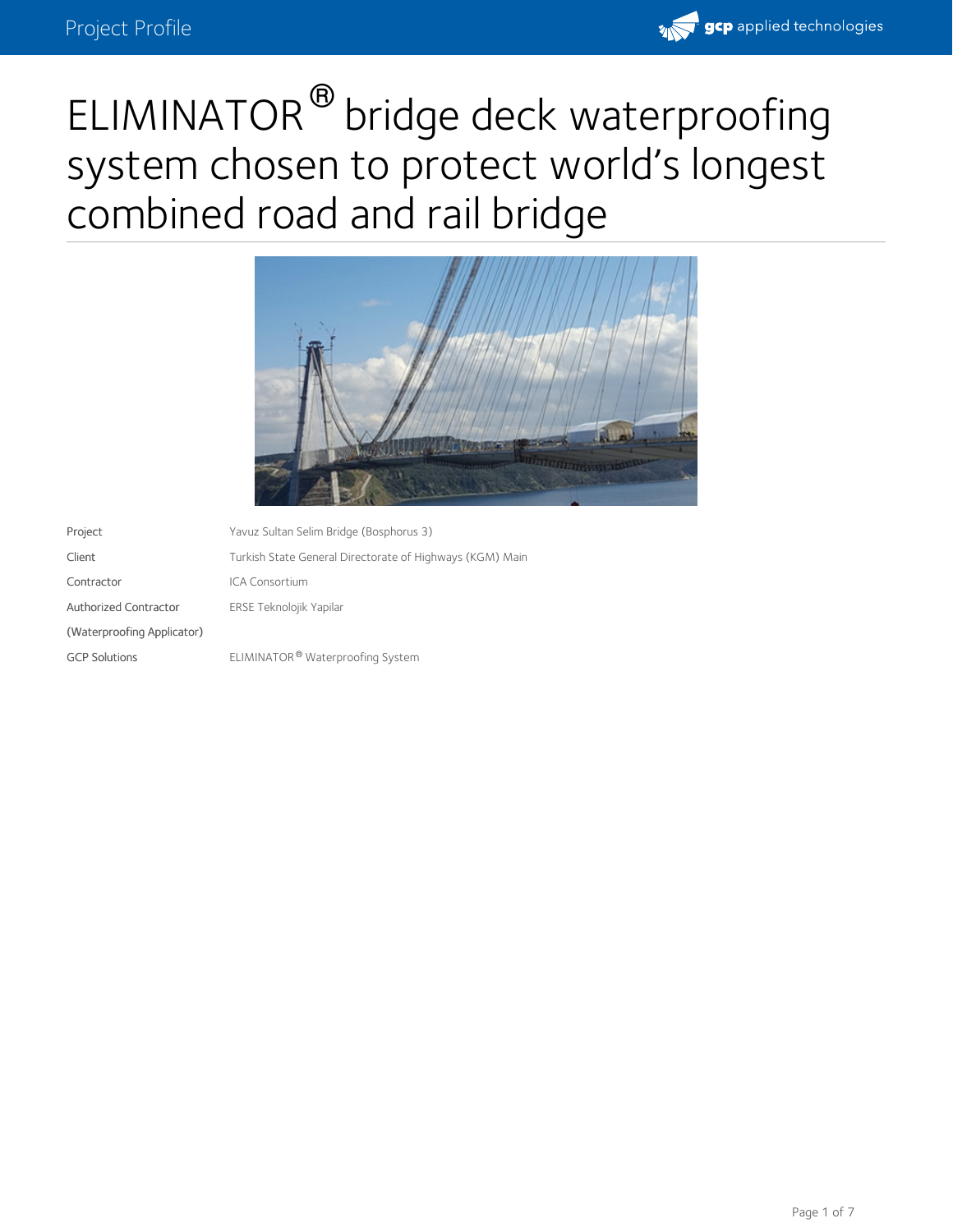

## Project



#### Building major suspension bridge

Built in the north of Istanbul - Turkey, the Yavuz Sultan Selim Bridge, or "Bosphorus 3," as it is often called, is part of the projected 260km long Northern Marmara Highway. The highway will bypass urban areas of Istanbul in the north connecting Kınalı, Silivri in the west and Paşaköy, Hendek in the east.

This suspension cable bridge is designed for both rail and cars. It is the longest combined motorway / railway bridge in the world and is the eighth longest suspension bridge.

Aside from its sheer length and size, the bridge is equally significant for its powerful logistical positioning. The new rail system running over the bridge will include Marmaray and Istanbul Metro connecting Asia and Europe, Ataturk Airport, Sabiha Gokcen Airport and the third airport set to be opened in 2018. This is important, not only for Turkey, but for the rest of the world, as it will be part of a "New Silk Road" linking China and Europe by rail.

#### Finding a long-lasting waterproofing solution

Over the past fifteen years, the state highways agency KGM has specified the ELIMINATOR $\degree$ bridge deck waterproofing system for several high profile collaborations in Turkey. Such celebrated projects include the Osman Gazi Bridge, Fatih Sultan Mehmet Bridge, Bosphorus Bridge and Haliç Bridges. Based on their positive experiences in the past, KGM turned to the Stirling Lloyd's (now GCP Applied Technologoes) ELIMINATOR  $^\circ$  cold spray applied waterproofing system to provide the long-lasting protection that this high profile structure required.

For work of this scale and size, it was essential that the bridge deck waterproofing would not only provide proven long lasting protection, but also allow quick and easy application. The ELIMINATOR  $^\circ$  system addressed both of these objectives.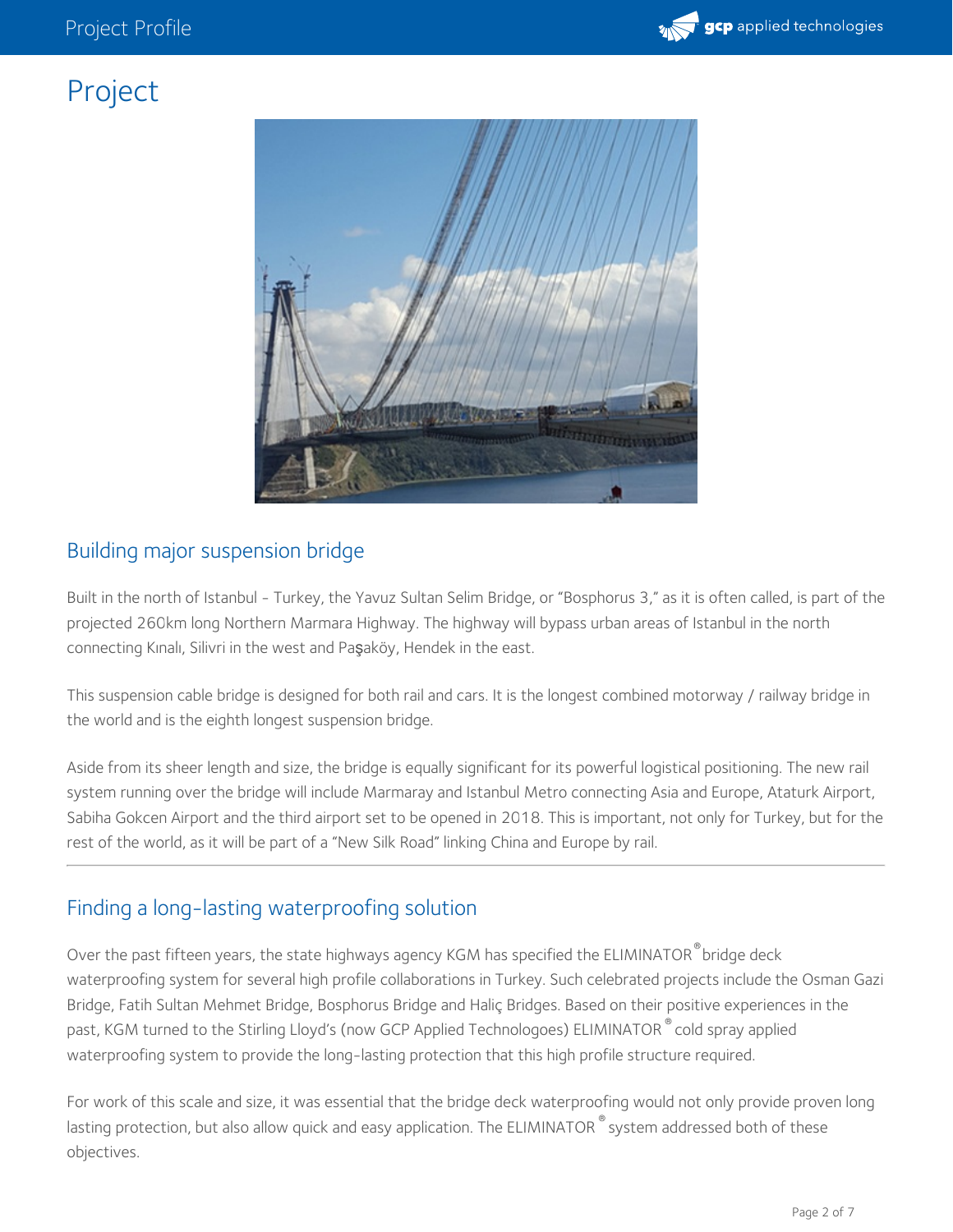

The application process began in March 2016 and was completed the following month, in time for the bridge's inauguration ceremony in August 2016. In total, the ELIMINATOR  $^\circ$  system covered 37,435m<sup>2</sup>.





#### Extending the bridge's service life

There were two elements to the waterproofing process: the preparation of the deck, directly followed by the application of the waterproofing system itself to the main orthotropic steel bridge deck and walkways. The steel bridge deck was prepared by shot blasting using metallic grit. This was followed by the cold, spray application of the  $ELIMINATOR$   $\degree$  system, which is based on unique  $ESSELAC$   $\degree$  technology.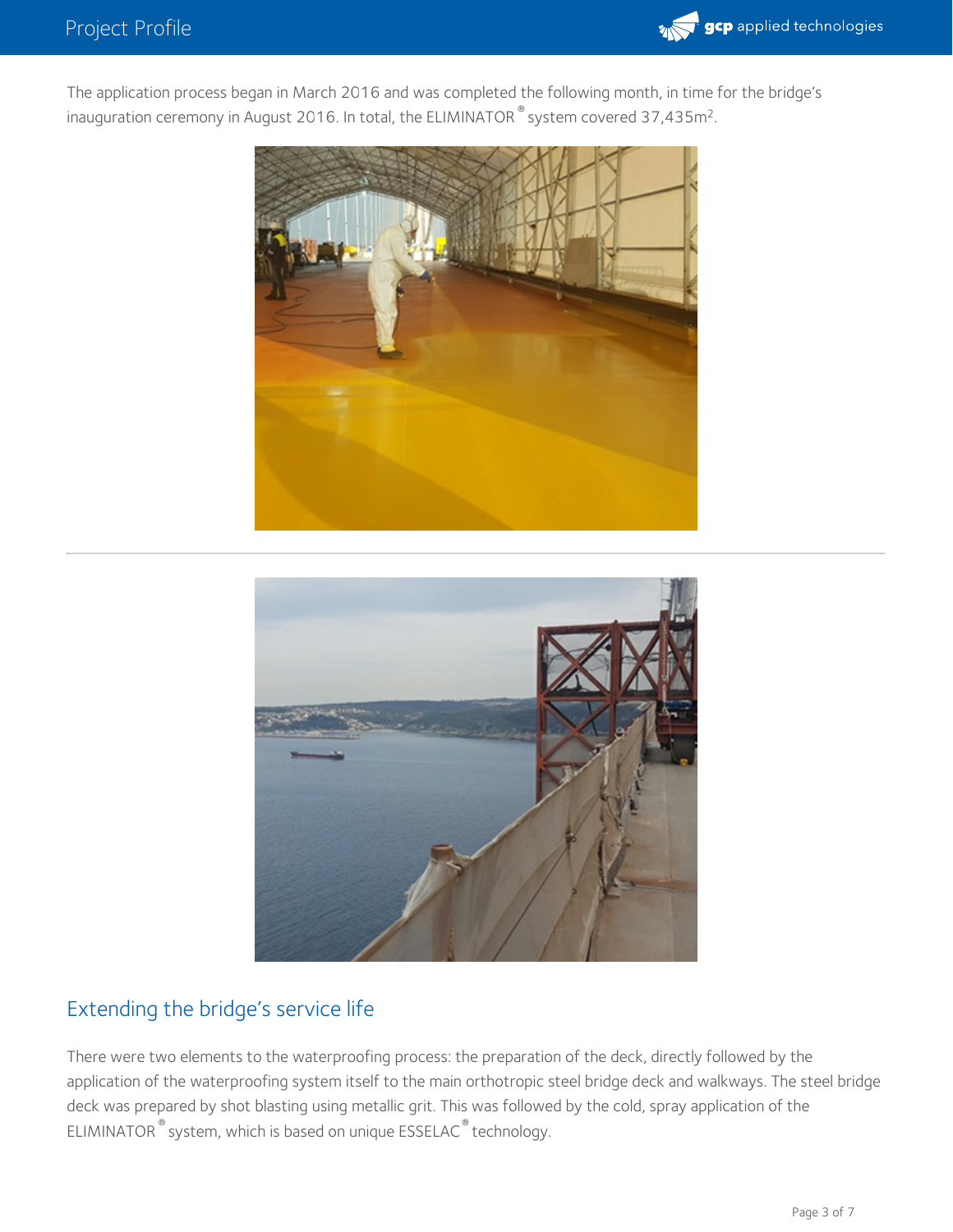

The authorised contractors, ICA, were able to apply an average of 1500m<sup>2</sup> of the complete bridge waterproofing system per day, enabling quick contract progression. The ELIMINATOR  $^\circ$  system cures in under an hour, allowing the next element to be applied immediately afterwards.

The system's ease and speed of application, rapid curing, toughness, durability and ability to withstand difficult site conditions enabled project progression, essential to meet the project's tight deadline. In addition, the waterproofing system will help to minimize long-term maintenance costs and extend the service life of the bridge.

Blue360**℠** Total Business Advantage. The power of GCP products, performance and people

#### Related articles



High-performance Waterproofing Protects Bridge Deck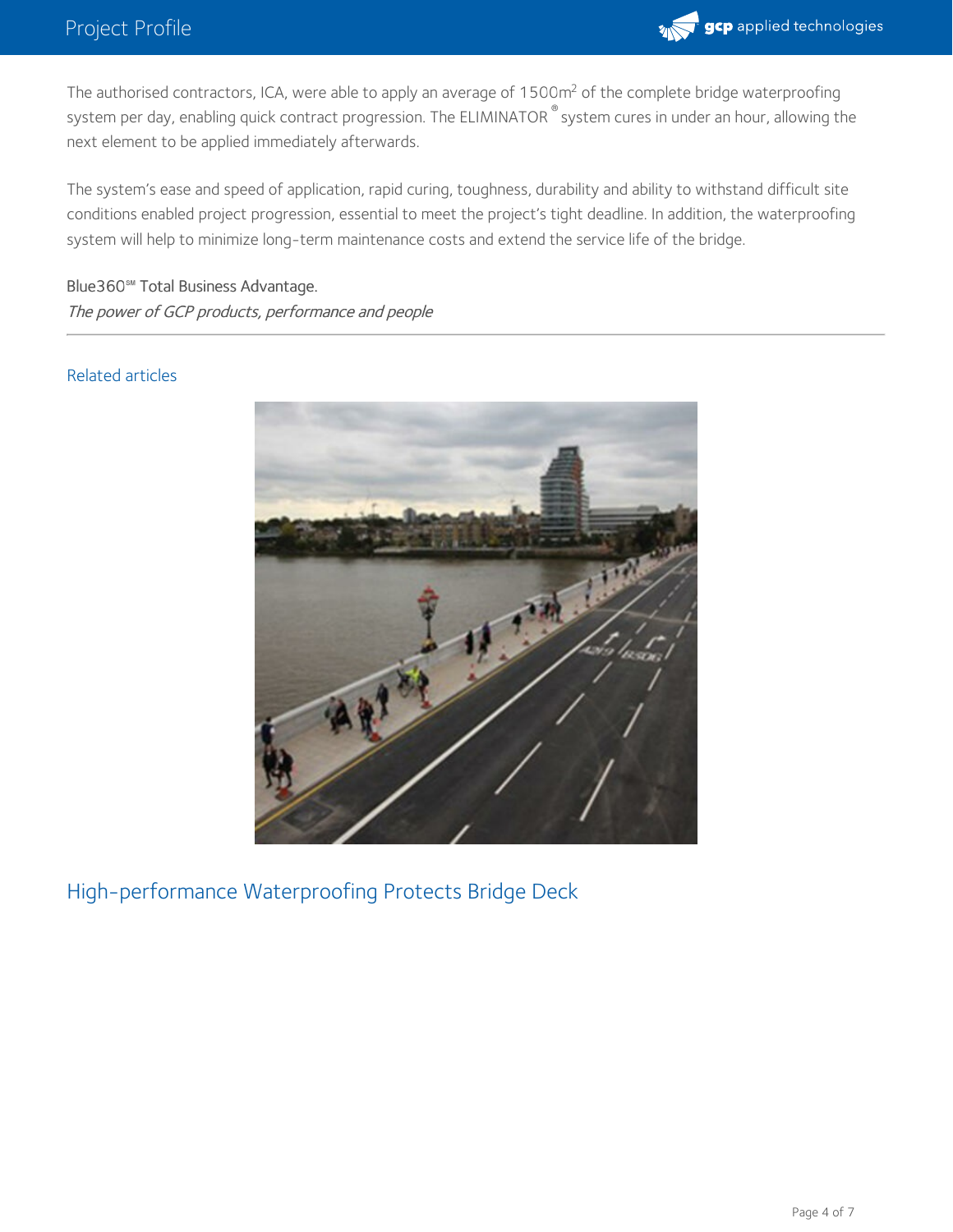



ELIMINATOR  $^\circledR$  overcomes tough environmental challenges



Crumlin Bridge Protected with Spray Applied Waterproofing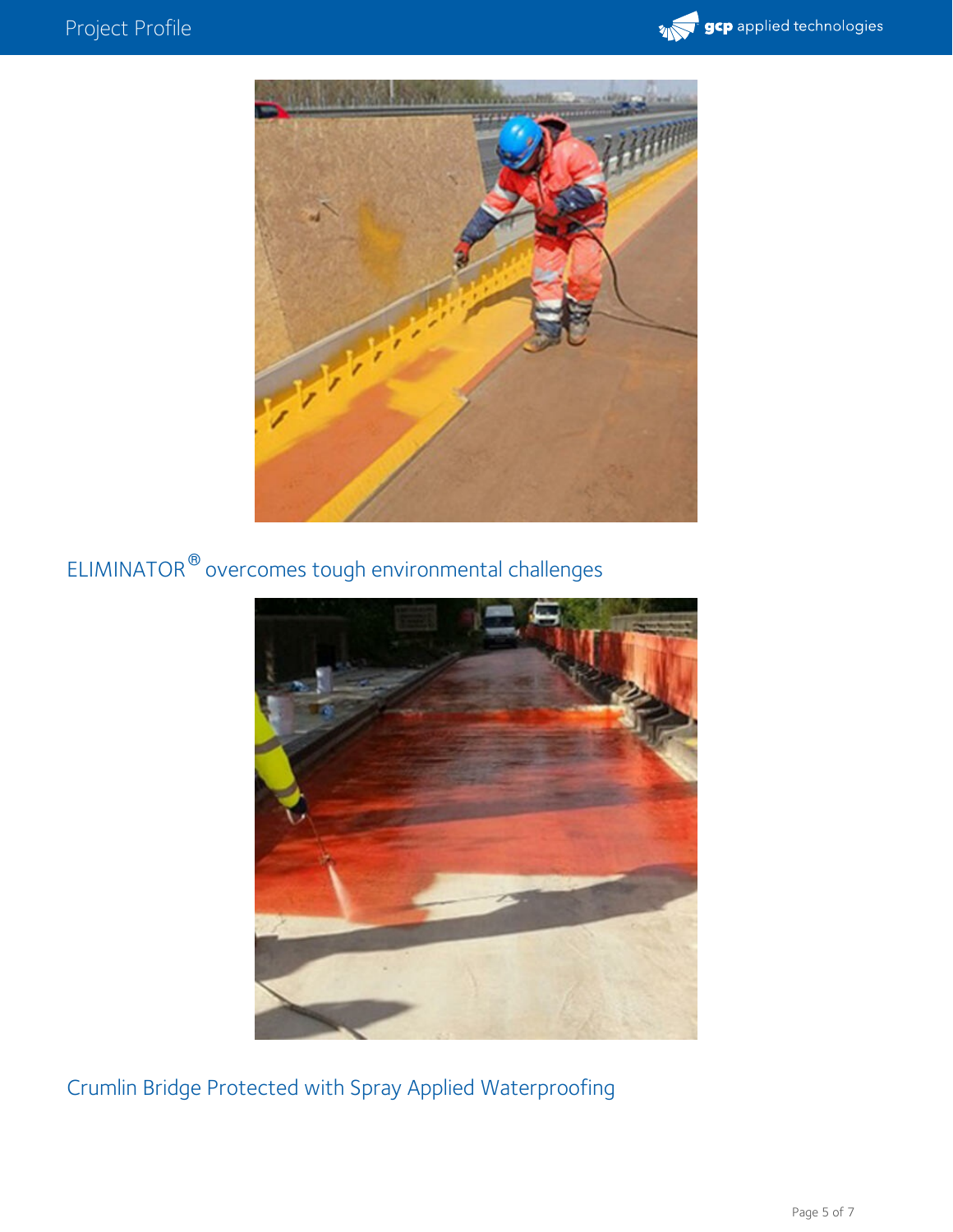



### BRIDGEMASTER  $^\circledR$  combined waterproofing and surfacing



Bridge Projects